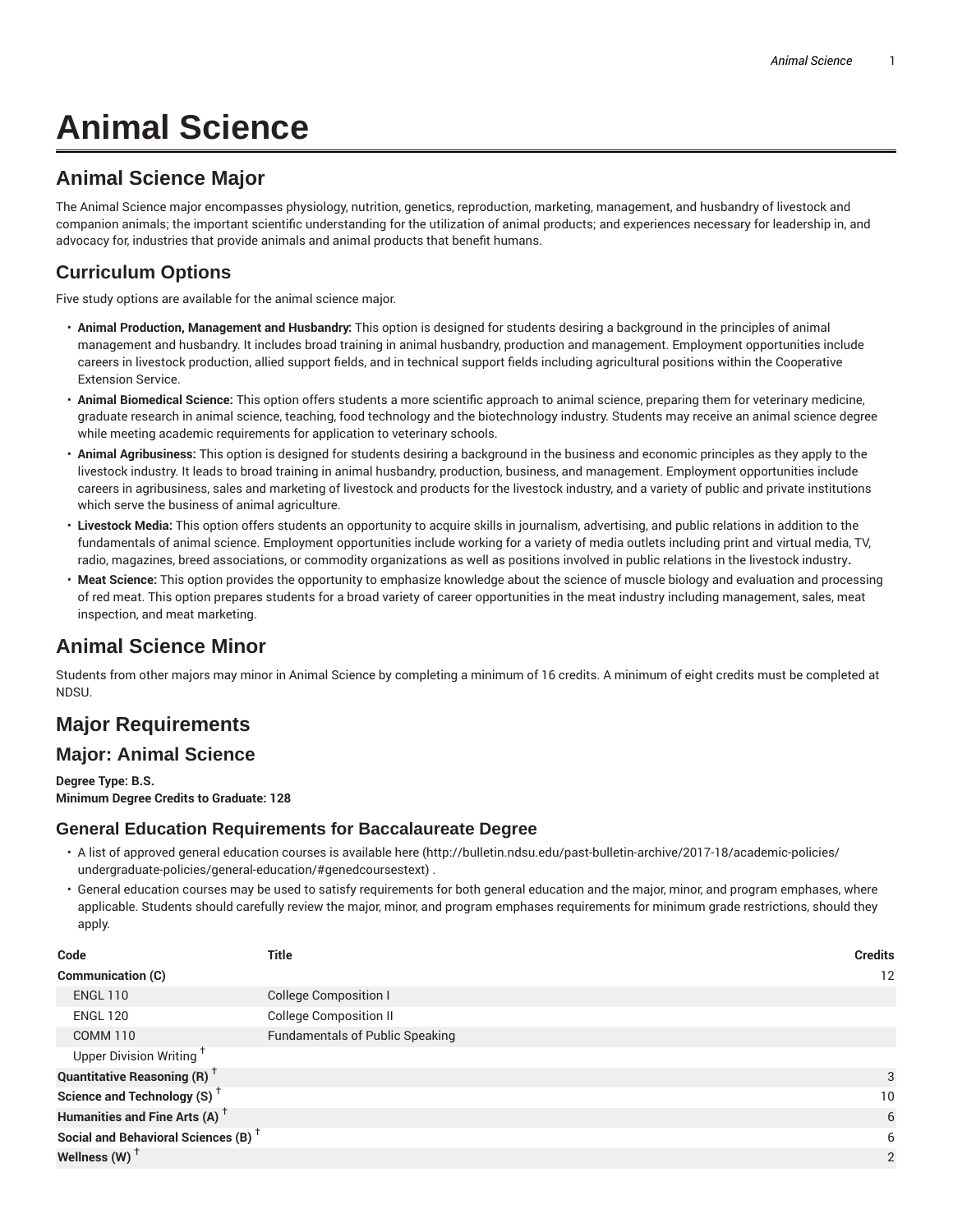| Cultural Diversity (D) <sup>*†</sup>  |    |
|---------------------------------------|----|
| Global Perspectives (G) <sup>*T</sup> |    |
| <b>Total Credits</b>                  | 39 |

\* May be satisfied by completing courses in another General Education category.

† May be satisfied with courses required in the major. Review major requirements to determine if a specific upper division writing course is required.

## **Major Requirements**

| Code                                                  | <b>Title</b>                                                                                | <b>Credits</b> |  |  |
|-------------------------------------------------------|---------------------------------------------------------------------------------------------|----------------|--|--|
|                                                       | <b>Required Core Courses for Animal Science</b>                                             |                |  |  |
| <b>AGRI 189</b>                                       | <b>Skills for Academic Success</b>                                                          | $\mathbf{1}$   |  |  |
| <b>ANSC 114</b>                                       | Introduction to Animal Sciences                                                             | 3              |  |  |
| <b>ECON 201</b>                                       | Principles of Microeconomics (May satisfy general education category B and G)               | 3              |  |  |
| <b>MATH 103</b>                                       | College Algebra                                                                             | 3              |  |  |
| or MATH 105                                           | Trigonometry                                                                                |                |  |  |
| or MATH 107                                           | Precalculus                                                                                 |                |  |  |
| or MATH 146                                           | <b>Applied Calculus I</b>                                                                   |                |  |  |
| <b>STAT 330</b>                                       | Introductory Statistics (May satisfy general education category R)                          | 3              |  |  |
| <b>VETS 135</b>                                       | Anatomy and Physiology of Domestic Animals                                                  | 3              |  |  |
|                                                       | Select one of the following (Not required for students transferring in 24 or more credits): | $\mathbf{1}$   |  |  |
| <b>AGRI 150</b>                                       | Agriculture Orientation                                                                     |                |  |  |
| <b>ANSC 150</b>                                       | <b>Animal Science Orientation</b>                                                           |                |  |  |
| <b>VETS 150</b>                                       | Introduction to the Veterinary Profession                                                   |                |  |  |
| <b>ANSC 240</b>                                       | Meat Animal Evaluation and Marketing                                                        | 3              |  |  |
| <b>ANSC 300</b>                                       | Domestic Animal Behavior and Management                                                     | 3              |  |  |
| <b>ANSC 323</b>                                       | <b>Fundamentals of Nutrition</b>                                                            | 3              |  |  |
| <b>ANSC 324</b>                                       | <b>Applied Animal Nutrition</b>                                                             | 3              |  |  |
| <b>ANSC 463</b><br>& 463L                             | Physiology of Reproduction<br>and Physiology of Reproduction Laboratory                     | $\overline{4}$ |  |  |
| <b>ANSC 478</b>                                       | Research and Issues in Animal Agriculture                                                   | 3              |  |  |
| Select one of the following:                          |                                                                                             | $\overline{2}$ |  |  |
| <b>ANSC 393</b>                                       | Undergraduate Research (research experience)                                                |                |  |  |
| <b>ANSC 396</b>                                       | Field Experience (internship experience)                                                    |                |  |  |
| Select one of the following:                          |                                                                                             | 3              |  |  |
| <b>ANSC 480</b>                                       | Equine Industry and Production Systems                                                      |                |  |  |
| <b>ANSC 482</b>                                       | Sheep Industry and Production Systems                                                       |                |  |  |
| <b>ANSC 484</b>                                       | Swine Production/Pork Industry Systems                                                      |                |  |  |
| <b>ANSC 486</b>                                       | Beef Industry and Production Systems                                                        |                |  |  |
| <b>ANSC 488</b>                                       | Dairy Industry and Production Systems                                                       |                |  |  |
| Options: Select one of the five options listed below. |                                                                                             | 46-50          |  |  |

Students must select one option of interest. The standard option for this major is the Animal Production, Management and Husbandry. Students who wish to declare an option other than the standard option must officially declare that option with the Office of Registration and Records.

#### Total Credits 87-91

1

AGRI189 is only required for first-time, first-year students--A first-time, first-year student is defined as a student who has not yet completed a college course as a college student. Students that are not first-time, first-year students that either transfer into the university or change their major are not required to take AGRI 189.

#### **Option 1: Animal Production, Management, & Husbandry Option**

| Code            | <b>Title</b>                            | Credits |
|-----------------|-----------------------------------------|---------|
| AGEC 242        | Introduction to Agricultural Management |         |
| <b>AGEC 244</b> | Agricultural Marketing                  |         |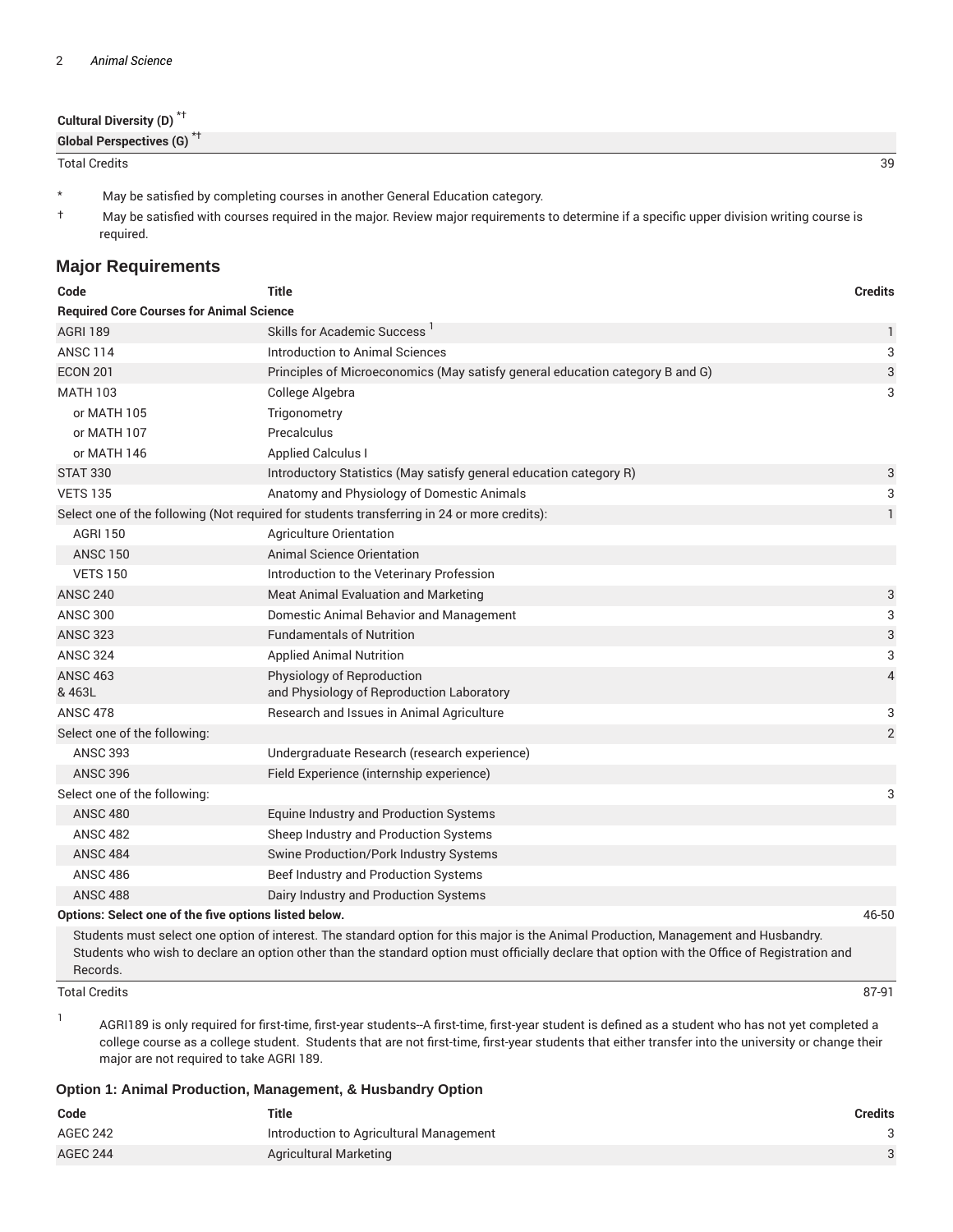| <b>Total Credits</b>                         |                                                                                                                                | 46             |
|----------------------------------------------|--------------------------------------------------------------------------------------------------------------------------------|----------------|
| or RNG 136                                   | Introduction to Range Management                                                                                               |                |
| <b>PLSC 320</b>                              | Principles of Forage Production                                                                                                | 3              |
| or ANSC 488                                  | Dairy Industry and Production Systems                                                                                          |                |
| or ANSC 486                                  | Beef Industry and Production Systems                                                                                           |                |
| or ANSC 484                                  | Swine Production/Pork Industry Systems                                                                                         |                |
| or ANSC 482                                  | Sheep Industry and Production Systems                                                                                          |                |
| <b>ANSC 480</b>                              | Equine Industry and Production Systems                                                                                         | 3              |
| <b>ANSC 380</b>                              | Livestock Sales and Marketing                                                                                                  | $\overline{2}$ |
| <b>ANSC 370</b>                              | <b>Fundamentals/Animal Disease</b>                                                                                             | 3              |
| <b>ANSC 357</b>                              | <b>Animal Genetics</b>                                                                                                         | 3              |
| <b>ANSC 340</b>                              | <b>Principles of Meat Science</b>                                                                                              | 3              |
| <b>ANSC 235</b>                              | <b>Equine Evaluation</b>                                                                                                       |                |
| <b>ANSC 232</b>                              | Dairy Cattle Evaluation                                                                                                        |                |
| <b>ANSC 231</b>                              | <b>Livestock Evaluation</b>                                                                                                    |                |
| <b>ANSC 230</b>                              | Meat Grading and Evaluation                                                                                                    |                |
| Select one the following evaluation courses: |                                                                                                                                | $\overline{2}$ |
| <b>CHEM 121</b><br>& 121L                    | <b>General Chemistry I</b><br>and General Chemistry I Laboratory (May satisfy general education category S)                    |                |
| CHEM 117<br>& 117L                           | <b>Chemical Concepts and Applications</b><br>and Chem Concepts and Applications Lab (May satisfy general education category S) |                |
| Select one from the following:               |                                                                                                                                | 4              |
| <b>BIOL 150</b><br>& 150L                    | General Biology I<br>and General Biology I Laboratory                                                                          |                |
| <b>BIOL 111</b><br>& 111L                    | <b>Concepts of Biology</b><br>and Concepts of Biology Lab (May satisfy general education category S)                           |                |
| Select one from the following:               |                                                                                                                                | 4              |
| <b>PLSC 315</b>                              | Genetics (May satisfy general education category S)                                                                            | 3              |
| <b>PLSC 110</b>                              | World Food Crops (May satisfy general education category S)                                                                    | 3              |
| <b>MICR 202</b><br>& 202L                    | <b>Introductory Microbiology</b><br>and Introductory Microbiology Lab (May satisfy general education category S)               | 3              |
| <b>BIOC 260</b>                              | <b>Elements of Biochemistry</b>                                                                                                | 4              |
|                                              |                                                                                                                                |                |

## **Option 2: Animal Agribusiness Option**

| Code                                            | <b>Title</b>                                                                                                                   | <b>Credits</b> |
|-------------------------------------------------|--------------------------------------------------------------------------------------------------------------------------------|----------------|
| ACCT 102                                        | <b>Fundamentals of Accounting</b>                                                                                              | 3              |
| <b>AGEC 242</b>                                 | Introduction to Agricultural Management                                                                                        | 3              |
| <b>AGEC 244</b>                                 | <b>Agricultural Marketing</b>                                                                                                  | 3              |
| <b>AGEC 246</b>                                 | Introduction to Agricultural Finance                                                                                           | 3              |
| Select one from the following:                  |                                                                                                                                | 4              |
| <b>BIOL 111</b><br>& 111L                       | <b>Concepts of Biology</b><br>and Concepts of Biology Lab (May satisfy general education category S)                           |                |
| <b>BIOL 150</b><br>& 150L                       | General Biology I<br>and General Biology I Laboratory                                                                          |                |
| Select one from the following:                  |                                                                                                                                | $\overline{4}$ |
| <b>CHEM 117</b><br>& 117L                       | <b>Chemical Concepts and Applications</b><br>and Chem Concepts and Applications Lab (May satisfy general education category S) |                |
| <b>CHEM 121</b><br>& 121L                       | <b>General Chemistry I</b><br>and General Chemistry I Laboratory (May satisfy general education category S)                    |                |
| Select one of the following evaluation courses: |                                                                                                                                | 2              |
| <b>ANSC 230</b>                                 | Meat Grading and Evaluation                                                                                                    |                |
| <b>ANSC 231</b>                                 | <b>Livestock Evaluation</b>                                                                                                    |                |
| <b>ANSC 232</b>                                 | Dairy Cattle Evaluation                                                                                                        |                |
| <b>ANSC 235</b>                                 | <b>Equine Evaluation</b>                                                                                                       |                |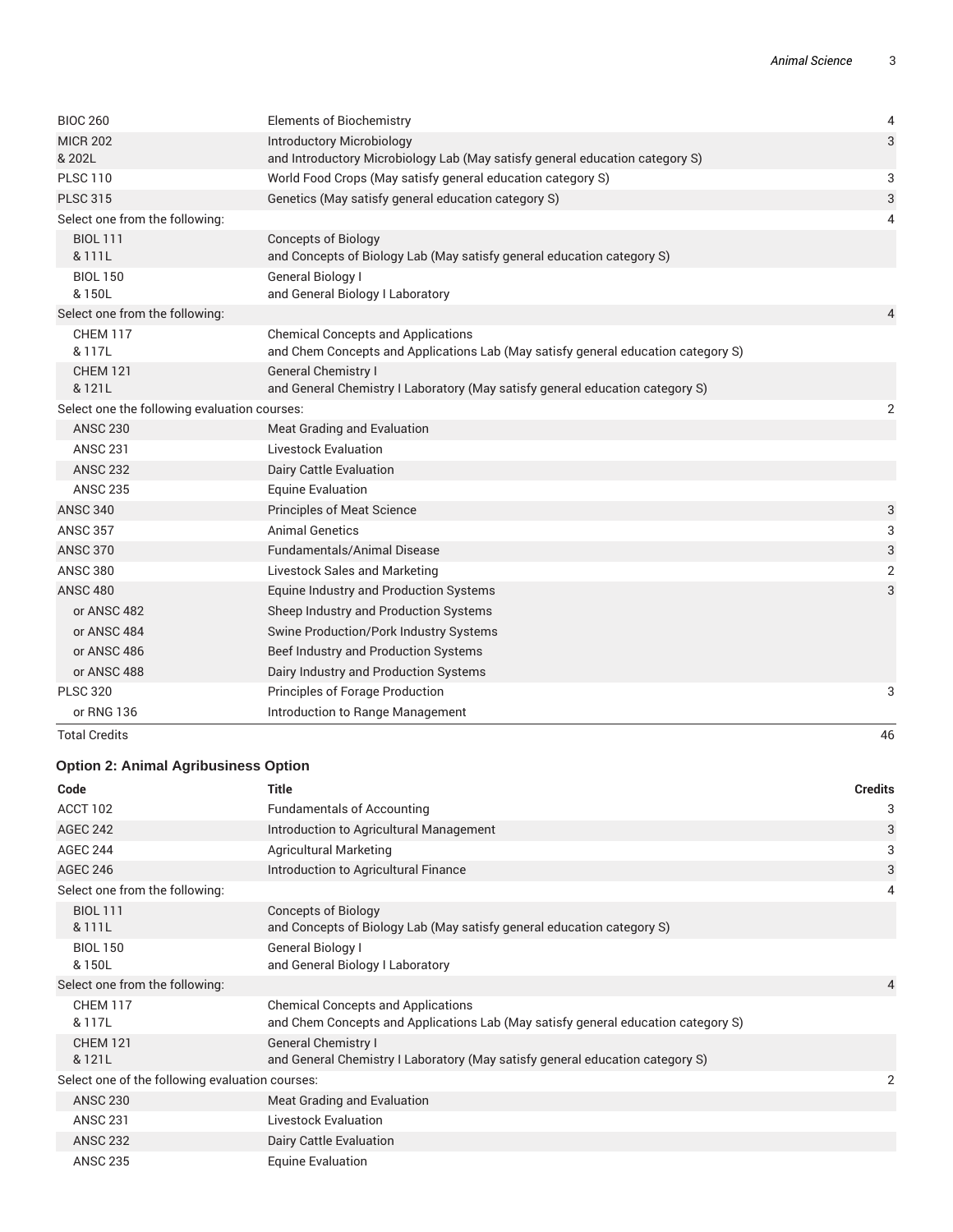| <b>ANSC 357</b>      | Animal Genetics                                                                                                | 3             |
|----------------------|----------------------------------------------------------------------------------------------------------------|---------------|
| <b>ANSC 380</b>      | Livestock Sales and Marketing                                                                                  | $\mathcal{P}$ |
| <b>ECON 202</b>      | Principles of Macroeconomics (May satisfy general education category B)                                        | 3             |
| <b>PLSC 315</b>      | Genetics (May satisfy general education category S)                                                            | 3             |
| AGEC elective        | 300-400 level                                                                                                  | 6             |
|                      | Animal Agribusiness electives - 9 Credits (Students may choose from upper level ANSC, AGEC, ECON, PLSC or RNG) | q             |
| <b>Total Credits</b> |                                                                                                                | 48            |

#### **Option 3: Biomedical Science Option**

Students interested in veterinary school should consider this option. The option meets most veterinary school prerequisites. Consultation with an adviser is recommended.

| Code                                            | <b>Title</b>                                                                                                              | <b>Credits</b> |
|-------------------------------------------------|---------------------------------------------------------------------------------------------------------------------------|----------------|
| <b>ANSC 357</b>                                 | <b>Animal Genetics</b>                                                                                                    | 3              |
| or ANSC 314                                     | Animal Biotechnology                                                                                                      |                |
| <b>ANSC 444</b>                                 | Livestock Muscle Physiology                                                                                               | 3              |
| <b>BIOC 260</b>                                 | <b>Elements of Biochemistry</b>                                                                                           | 4              |
| <b>BIOL 150</b><br>& 150L                       | General Biology I<br>and General Biology I Laboratory                                                                     | $\overline{4}$ |
| <b>BIOL 151</b><br>& 151L                       | General Biology II<br>and General Biology II Laboratory                                                                   | 4              |
| <b>CHEM 121</b><br>& 121L                       | <b>General Chemistry I</b><br>and General Chemistry I Laboratory (May satisfy general education category S)               | $\overline{4}$ |
| <b>CHEM 122</b><br>& 122L                       | <b>General Chemistry II</b><br>and General Chemistry II Laboratory (May satisfy general education category S)             | 4              |
| <b>CHEM 240</b>                                 | Survey of Organic Chemistry                                                                                               | 3              |
| or CHEM 341                                     | Organic Chemistry I                                                                                                       |                |
| <b>MICR 350</b><br>& 350L                       | <b>General Microbiology</b><br>and General Microbiology Lab                                                               | 5              |
| <b>PLSC 315</b>                                 | Genetics (May satisfy general education category S)                                                                       | 3              |
| Select one of the following evaluation courses: |                                                                                                                           | $\overline{2}$ |
| <b>ANSC 230</b>                                 | Meat Grading and Evaluation                                                                                               |                |
| <b>ANSC 231</b>                                 | <b>Livestock Evaluation</b>                                                                                               |                |
| <b>ANSC 232</b>                                 | Dairy Cattle Evaluation                                                                                                   |                |
| <b>ANSC 235</b>                                 | <b>Equine Evaluation</b>                                                                                                  |                |
| Select one from the following:                  |                                                                                                                           | 4              |
| <b>PHYS 120</b><br>& 120L                       | <b>Fundamentals of Physics</b><br>and Fundamentals of Physics Laboratory (May satisfy general education category S)       |                |
| <b>PHYS 211</b><br>& 211L                       | <b>College Physics I</b><br>and College Physics I Laboratory (May satisfy general education category S)                   |                |
|                                                 | Biomedical Science electives - 8 Credits (Students may choose from upper level ANSC, BIOC, BIOL, CHEM, MICR, PHYS OR ZOO) | 8              |

Total Credits 51

### **Option 4: Livestock Media Option**

| Code                                            | <b>Title</b>                                        | <b>Credits</b> |
|-------------------------------------------------|-----------------------------------------------------|----------------|
| AGEC 242                                        | Introduction to Agricultural Management             | 3              |
| AGEC 244                                        | <b>Agricultural Marketing</b>                       | 3              |
| <b>ANSC 357</b>                                 | <b>Animal Genetics</b>                              | 3              |
| <b>ANSC 380</b>                                 | Livestock Sales and Marketing                       | 2              |
| <b>PLSC 315</b>                                 | Genetics (May satisfy general education category S) | 3              |
| Select one of the following evaluation courses: |                                                     | 2              |
| <b>ANSC 230</b>                                 | Meat Grading and Evaluation                         |                |
| <b>ANSC 231</b>                                 | <b>Livestock Evaluation</b>                         |                |
| <b>ANSC 232</b>                                 | Dairy Cattle Evaluation                             |                |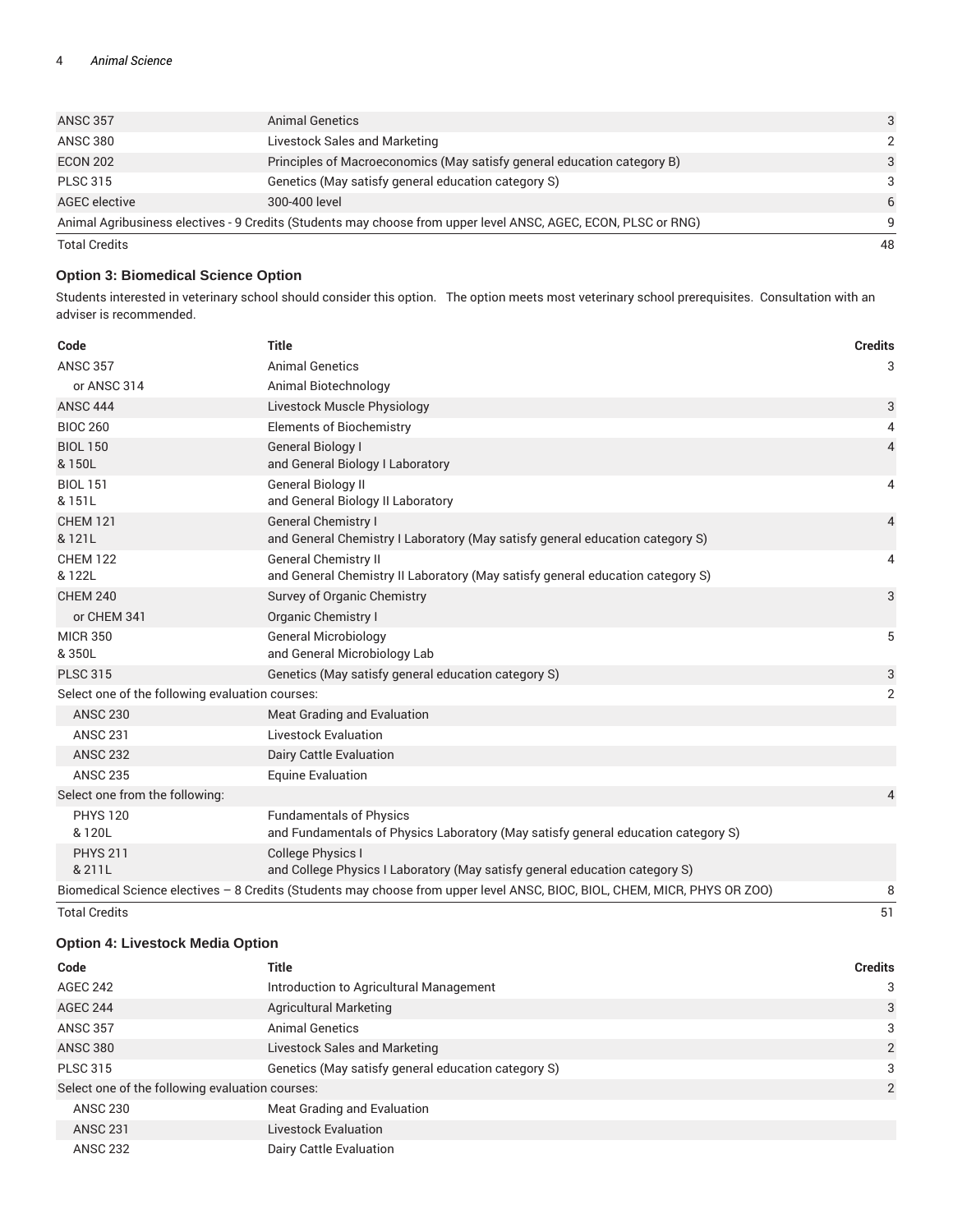| <b>ANSC 235</b>                | Equine Evaluation                                                                                                                  |    |
|--------------------------------|------------------------------------------------------------------------------------------------------------------------------------|----|
| Select one from the following: |                                                                                                                                    | 4  |
| <b>BIOL 111</b><br>& 111L      | Concepts of Biology<br>and Concepts of Biology Lab (May satisfy general education category S)                                      |    |
| <b>BIOL 150</b><br>& 150L      | <b>General Biology I</b><br>and General Biology I Laboratory (May satisfy general education category S)                            |    |
| Select one from the following: |                                                                                                                                    | 4  |
| <b>CHEM 117</b><br>& 117L      | <b>Chemical Concepts and Applications</b><br>and Chem Concepts and Applications Lab (May satisfy general education category S)     |    |
| <b>CHEM 121</b><br>& 121L      | <b>General Chemistry I</b><br>and General Chemistry I Laboratory (May satisfy general education category S)                        |    |
| Comm)                          | Complete any minor in the communication area (Agric Comm; Health Comm; Journalism; Mgmt Comm; New Media & Web Design; or Strategic | 21 |
| <b>Total Credits</b>           |                                                                                                                                    | 45 |

#### **Option 5: Meat Science Option**

| Code                           | <b>Title</b>                                                                                                                   | <b>Credits</b> |
|--------------------------------|--------------------------------------------------------------------------------------------------------------------------------|----------------|
| <b>AGEC 244</b>                | <b>Agricultural Marketing</b>                                                                                                  | 3              |
| <b>ANSC 230</b>                | Meat Grading and Evaluation                                                                                                    | $\overline{2}$ |
| <b>ANSC 340</b>                | <b>Principles of Meat Science</b>                                                                                              | 3              |
| <b>ANSC 344</b>                | <b>Fundamentals of Meat Processing</b>                                                                                         | $\overline{2}$ |
| <b>ANSC 357</b>                | <b>Animal Genetics</b>                                                                                                         | 3              |
| <b>ANSC 444</b>                | Livestock Muscle Physiology                                                                                                    | 3              |
| <b>BIOC 260</b>                | <b>Elements of Biochemistry</b>                                                                                                | 4              |
| <b>CFS 210</b>                 | Introduction to Food Science and Technology                                                                                    | $\overline{c}$ |
| <b>MICR 202</b>                | <b>Introductory Microbiology</b>                                                                                               | 3              |
| & 202L                         | and Introductory Microbiology Lab (May satisfy general education category S)                                                   |                |
| <b>PLSC 315</b>                | Genetics (May satisfy general education category S)                                                                            | 3              |
| CFS elective                   | 300-400 Level                                                                                                                  | 3              |
|                                | Meat Science electives – 8 Credits (Students may choose from upper level ANSC, BIOC, CFS, CHEM, MICR OR SAFE)                  | $\, 8$         |
| Select one from the following: |                                                                                                                                | 4              |
| <b>BIOL 111</b>                | <b>Concepts of Biology</b>                                                                                                     |                |
| & 111L                         | and Concepts of Biology Lab (May satisfy general education category S)                                                         |                |
| <b>BIOL 150</b>                | General Biology I                                                                                                              |                |
| & 150L                         | and General Biology I Laboratory                                                                                               |                |
| Select from the following:     |                                                                                                                                | 4              |
| <b>CHEM 117</b><br>& 117L      | <b>Chemical Concepts and Applications</b><br>and Chem Concepts and Applications Lab (May satisfy general education category S) |                |
| <b>CHEM 121</b>                | <b>General Chemistry I</b>                                                                                                     |                |
| & 121L                         | and General Chemistry I Laboratory (May satisfy general education category S)                                                  |                |
| <b>Total Credits</b>           |                                                                                                                                | 47             |

#### **Degree Requirements and Notes:**

- Students must earn a minimum 2.00 cumulative GPA for courses that satisfy major requirements.
- Transfer grades must be 'C' or higher to count toward major requirements.

# **Minor Requirements**

## **Animal Science Minor**

### **Minor Requirements**

**Required Credits: 16**

| Code                    | <b>Title</b>                    | <b>Credits</b> |
|-------------------------|---------------------------------|----------------|
| <b>Required Courses</b> |                                 |                |
| <b>ANSC 114</b>         | Introduction to Animal Sciences |                |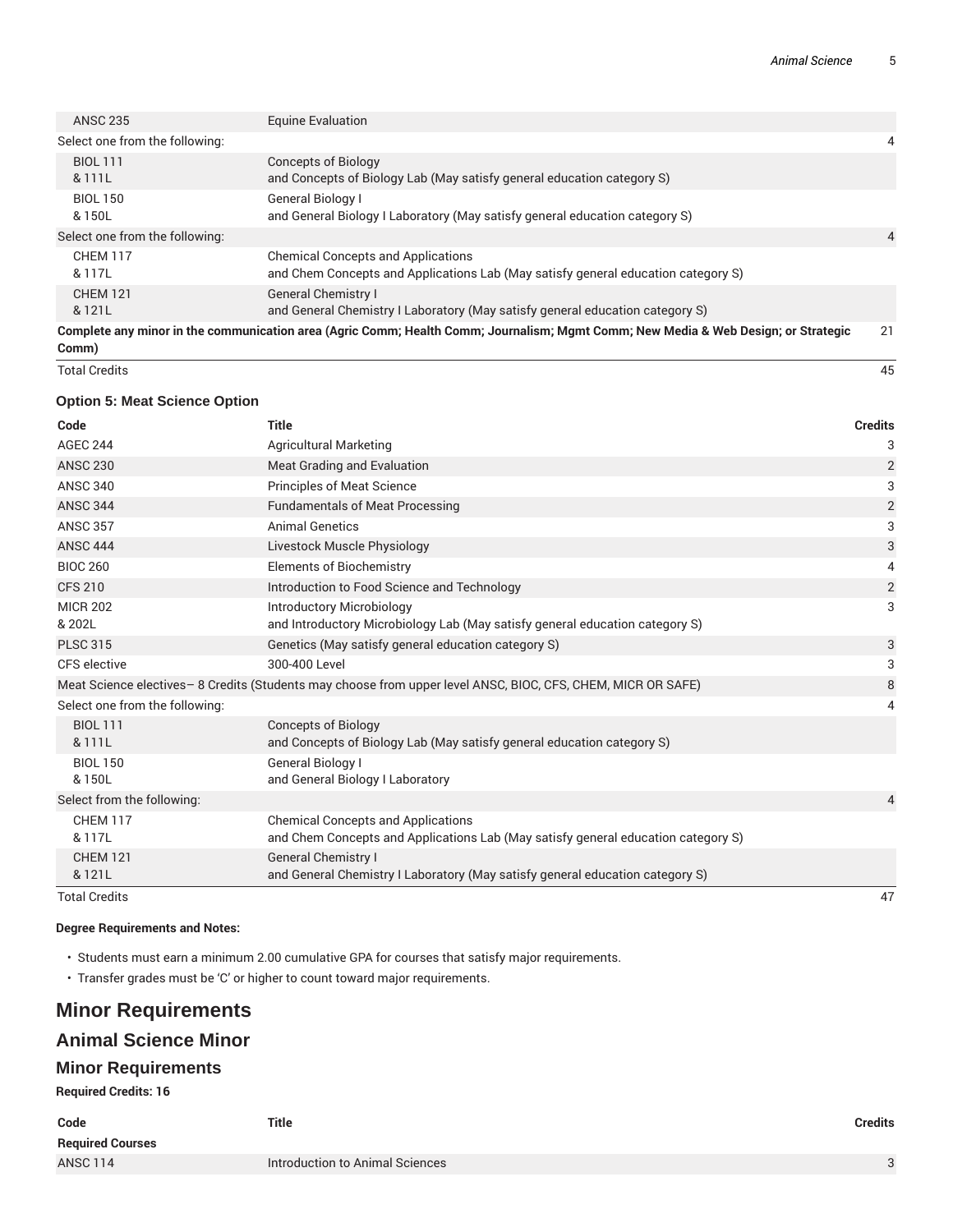| <b>ANSC 223</b>                            | Introduction to Animal Nutrition                                             | $\overline{2}$ |
|--------------------------------------------|------------------------------------------------------------------------------|----------------|
| <b>ANSC 220</b>                            | <b>Livestock Production</b>                                                  | 3              |
| <b>ANSC 240</b>                            | Meat Animal Evaluation and Marketing                                         | 3              |
| <b>Elective Courses</b>                    |                                                                              | 5              |
| Must include one of the following courses: |                                                                              |                |
| <b>ANSC 300</b>                            | Domestic Animal Behavior and Management                                      |                |
| <b>ANSC 314</b>                            | Animal Biotechnology                                                         |                |
| <b>ANSC 323</b>                            | <b>Fundamentals of Nutrition</b>                                             |                |
| <b>ANSC 324</b>                            | <b>Applied Animal Nutrition</b>                                              |                |
| <b>ANSC 340</b>                            | <b>Principles of Meat Science</b>                                            |                |
| <b>ANSC 344</b>                            | <b>Fundamentals of Meat Processing</b>                                       |                |
| <b>ANSC 357</b>                            | <b>Animal Genetics</b>                                                       |                |
| <b>ANSC 370</b>                            | <b>Fundamentals/Animal Disease</b>                                           |                |
| <b>ANSC 380</b>                            | <b>Livestock Sales and Marketing</b>                                         |                |
| <b>ANSC 426</b>                            | Feed Technology                                                              |                |
| <b>ANSC 444</b>                            | Livestock Muscle Physiology                                                  |                |
| <b>ANSC 463</b>                            | Physiology of Reproduction                                                   |                |
| <b>ANSC 487</b>                            | Growing and Finishing Cattle Management                                      |                |
|                                            | Remaining credits may come from those listed above or the following courses: |                |
| <b>ANSC 230</b>                            | Meat Grading and Evaluation                                                  |                |
| <b>ANSC 231</b>                            | <b>Livestock Evaluation</b>                                                  |                |
| <b>ANSC 232</b>                            | Dairy Cattle Evaluation                                                      |                |
| <b>Total Credits</b>                       |                                                                              | 16             |

#### **Minor Requirements and Notes:**

• A minimum of 8 credits must be taken at NDSU.

• Students must earn a minimum 2.00 GPA for the minor requirements.

# **Plan of Study**

This Plan of Study applies to Animal Production, Management, and Husbandry study option (Option 1). For other options see the departmental website.

| Freshman                        |                                                       |                |
|---------------------------------|-------------------------------------------------------|----------------|
| Fall                            | <b>Credits Spring</b>                                 | <b>Credits</b> |
| <b>ANSC 114</b>                 | 3 ANSC 240                                            | 3              |
| ANSC 150, VETS 150, or AGRI 150 | 1 BIOL 111 or 150                                     | 3              |
| <b>AGRI 189</b>                 | 1 BIOL 111L or 150L                                   |                |
| <b>VETS 135</b>                 | 3 ENGL 120 (ENGL 110 or placement<br>as prerequisite) | 3              |
| <b>MATH 103</b>                 | 3 PLSC 110                                            | 3              |
| CHEM 117 or 121                 | 3 Hum/FA & Cult Div                                   | $\mathbf{3}$   |
| CHEM 117L or 121L               | 1                                                     |                |
|                                 | 15                                                    | 16             |
| Sophomore                       |                                                       |                |
| Fall                            | <b>Credits Spring</b>                                 | <b>Credits</b> |
| <b>AGEC 242</b>                 | 3 AGEC 244                                            | 3              |
| <b>ANSC 231</b>                 | 2 BIOC 260                                            | $\overline{4}$ |
| <b>MICR 202</b><br>& 202L       | 3 STAT 330                                            | 3              |
| <b>COMM 110</b>                 | 3 PLSC 315                                            | 3              |